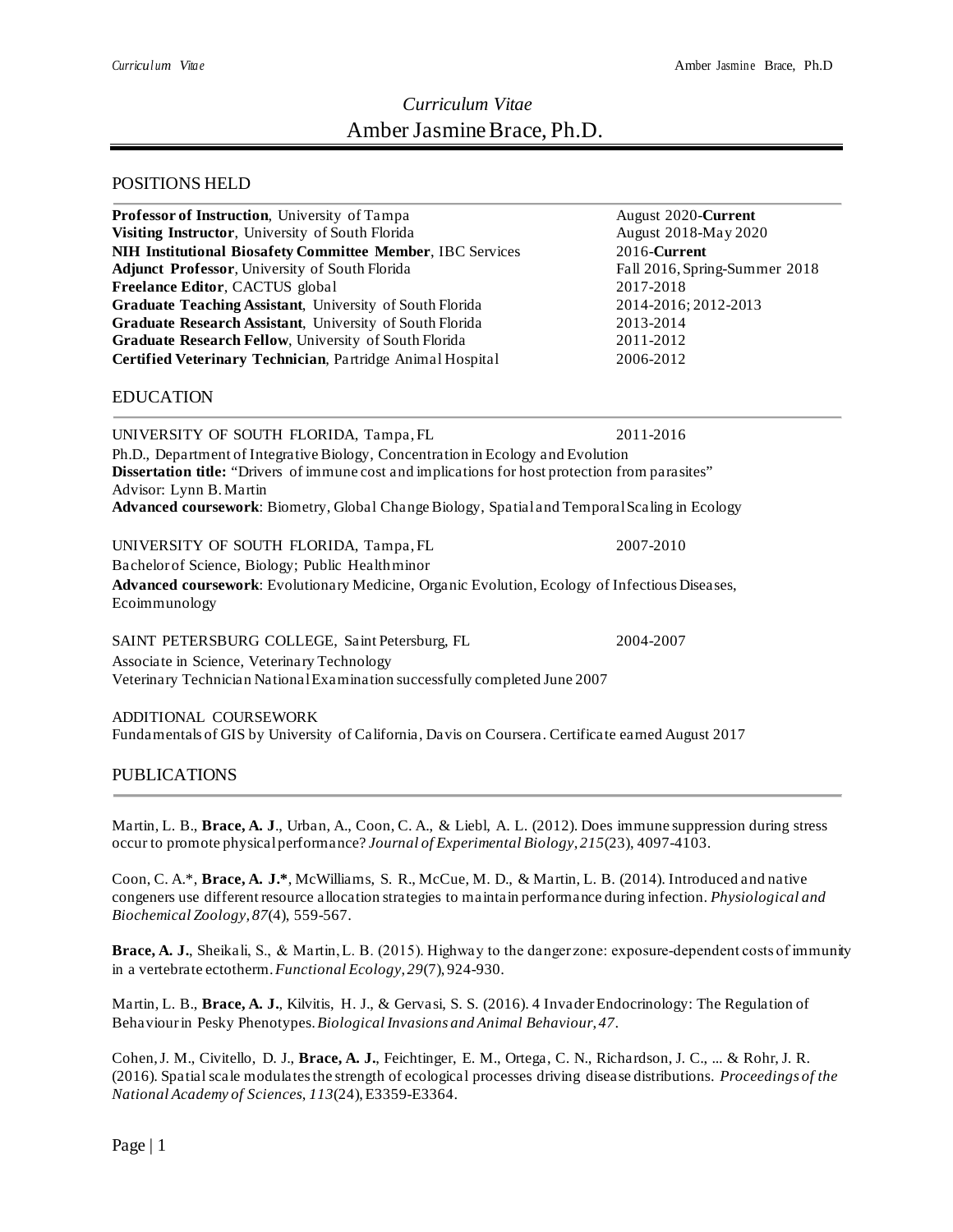Martin, L. B., Kilvitis, H. J., **Brace, A. J.**, Cooper, L., Haussmann, M. F., Mutati, A., ... & Ardia, D. R. (2017). Costs of immunity and their role in the range expansion of the house sparrow in Kenya. *Journal of Experimental Biology*, *220*(12), 2228-2235.

**Brace, A. J.**, Lajeunesse, M. J., Ardia, D. R., Hawley, D. M., Adelman, J. S., Buchanan, K. L., ... & Martin, L. B. Costs of immune responses are related to host body size and lifespan. *Journal of Experimental Zoology Part A: Ecological and Integrative Physiology*.

| Role       | Course                                                   | <b>Semester</b> | Number of students               |
|------------|----------------------------------------------------------|-----------------|----------------------------------|
| Instructor | SMT 6315 STEM Methods for Middle and<br>Secondary Grades | Spring 2020     | 3                                |
| Instructor | PCB 3043 Principles of Ecology *8                        | Fall 2019       | 190                              |
| Instructor | BSC 4933 Disease Biology *                               | Summer 2019     | 31                               |
| Instructor | BSC 2011 Biological Diversity                            | Spring 2020     | $620$ in 2 sections <sup>‡</sup> |
|            |                                                          | Fall 2019       | 405                              |
|            |                                                          | Spring 2019     | 558 in 2 sections                |
|            |                                                          | Fall 2018       | 415                              |
| Instructor | BSC 1005 Biological Principles for Non-                  | Summer 2020     | 100                              |
|            | majors Online *                                          | Spring 2020     | 193                              |
|            |                                                          | Fall 2019       | 160                              |
|            |                                                          | Summer 2019     | 100                              |
|            |                                                          | Spring 2019     | 199                              |
|            |                                                          | Fall 2018       | 152                              |
| Instructor | BSC 4933 Vertebrate Natural History *8                   | Fall 2020       | 46                               |
|            |                                                          | Fall 2019       | 31                               |
|            |                                                          | Spring 2019     | 24                               |
|            |                                                          | Fall 2016       | 33                               |
| Instructor | BSC 1005 Biological Principles for Non-<br>majors        | Fall 2018       | 220 in 2 sections                |
| Instructor | PCB 4723 Animal Physiology *                             | Summer 2018     | 17                               |
| Instructor | BSC 4933 Vertebrate Biodiversity *                       | Spring 2018     | 24                               |
| Instructor | EVR 4114 Global Climate Change *                         | Fall 2016       | 19                               |

#### COURSES TAUGHT

\* Courses that include curriculum development

⸹Courses that include management/development of laboratory sections with teaching assistants

‡ One section taught as a flipped class with Learning Assistants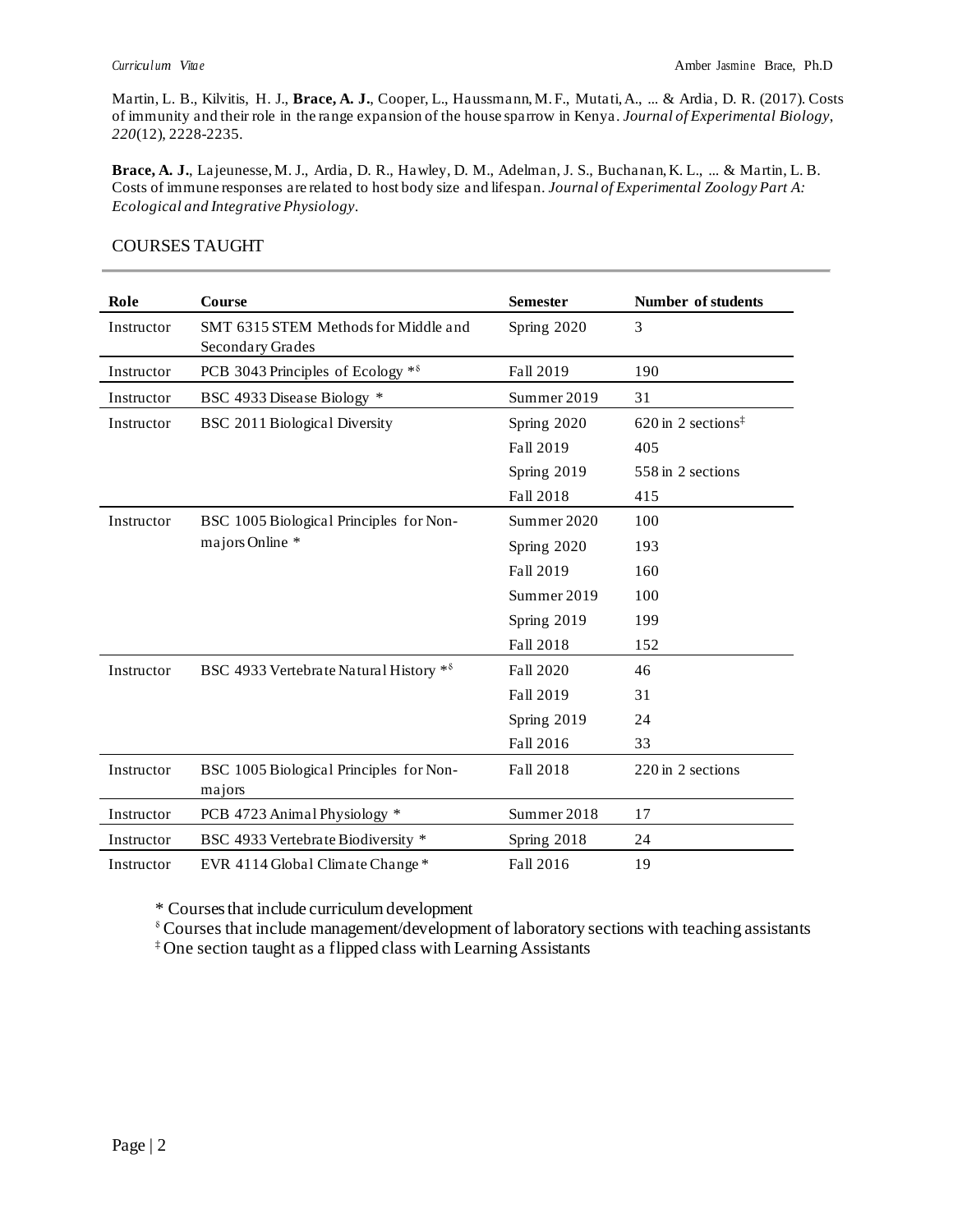#### RESEARCH EXPERIENCE

#### UNIVERSITY OF SOUTH FLORIDA, Tampa, FL 2011-2016

#### **Graduate Student, Department of Integrative Biology** Advisor: Lynn B.Martin

My dissertation research focused on defining the relationship between physiological costs of immune activation and immune protection and determining likely drivers of costs of immunity at large and fine scales. My lab and field research primarily focused on invasive vertebrates,including house sparrows (*Passer domesticus*) in Kenya and Florida and brown anole lizards (*Anolis sagrei*) in Florida. Throughout my research, I have had opportunities to work independently and with graduate students, postdoctoral researchers, and faculty members from research institutions in the US, the EU, and Australia. In addition to laboratory and field work, I have also managed and collaborated on large data projects that involved the creation, maintenance, and analysis of extensive datasets. I led a meta-analysis examining broad drivers of costs of immunity across vertebrate and invertebrate taxa and participated in a project examining how environment, human-assisted dispersal, and host richness controlthe distribution of three emerging diseases in the United States(chytrid fungus, Lyme disease and West Nile Virus).

## SCHOLARSHIPS, GRANTS AND AWARDS

Sigma Xi Grant in Aid of Research (2015) USF Tharp Summer Fellowship (2015) USF Student Government Conference Travel Grant (2015) USF Student Government Conference Travel Grant (2014) Rockethub Crowd Funding Campaign (2013) USF Department of Integrative Biology Travel Grant(2013) Sigma Xi Grant in Aid of Research (2012) NSF Research Collaborative Network in Ecoimmunology Research Exchange Grant (2012) USF Department of Integrative Biology Travel Grant(2012) University Graduate Fellowship, University of South Florida (2011-2012)

## CONFERENCE PRESENTATIONS

AJ Brace. "Transmission and the Evolution of Virulence" Association for Professionals in Infection Control, Tampa, FL. 2020. *Invited talk*.

AJ Brace, MD McCue and LB Martin. "The relationship between immune costs and parasite protection: is more really better?" Society for Integrative and Comparative Biology, West Palm Beach,FL. 2015.*Talk*.

AJ Brace, MJ Lajeunesse,LB Martin, *et al*. "Cross-taxa costs of immune activation." NSF Research Collaborative Network in Ecoimmunology, Woods Hole, MA. 2014. *Poster*.

AJ Brace, S Sheikali and LB Martin. "Temperature and dose dependence of the cost of immune function." Society for Integrative and Comparative Biology, Austin, TX. 2014.*Poster*

AJ Brace, CAC Coon, MD McCue, SR McWilliams, LB Martin. "Critical amino acid allocation as a mediator of range expansion in an invasive species?" Society for Integrative and Comparative Biology, San Francisco, CA. 2013.*Poster*.

AJ Brace, M Boruta,AL Liebl and LB Martin. "The effects of captivity on immune function and physical performance in house sparrows". Society forIntegrative and Comparative Biology, Charleston,SC. 2012.*Poster.*

#### GENERAL PUBLIC PRESENTATIONS

 AJ Brace**.** "Using malaria to study variation in immunity". University of Tampa, Tampa, FL. 2016. *Invited talk.*  AJ Brace. "Broaderimpacts of immunity in wild animals: disease transmission in naturalcommunities".University of Tampa, Tampa, FL. 2014. *Invited talk.*

AJ Brace, S Sheikali. "The cost of immunity: studying ecological immunology using an invasive lizard". University of South Florida Herpetology Day, Tampa,FL. 2013.*Invited participant.*

AJ Brace. "The cost of immunity".University of South Florida Biology Club, Tampa,FL. 2013.*Invited talk*.